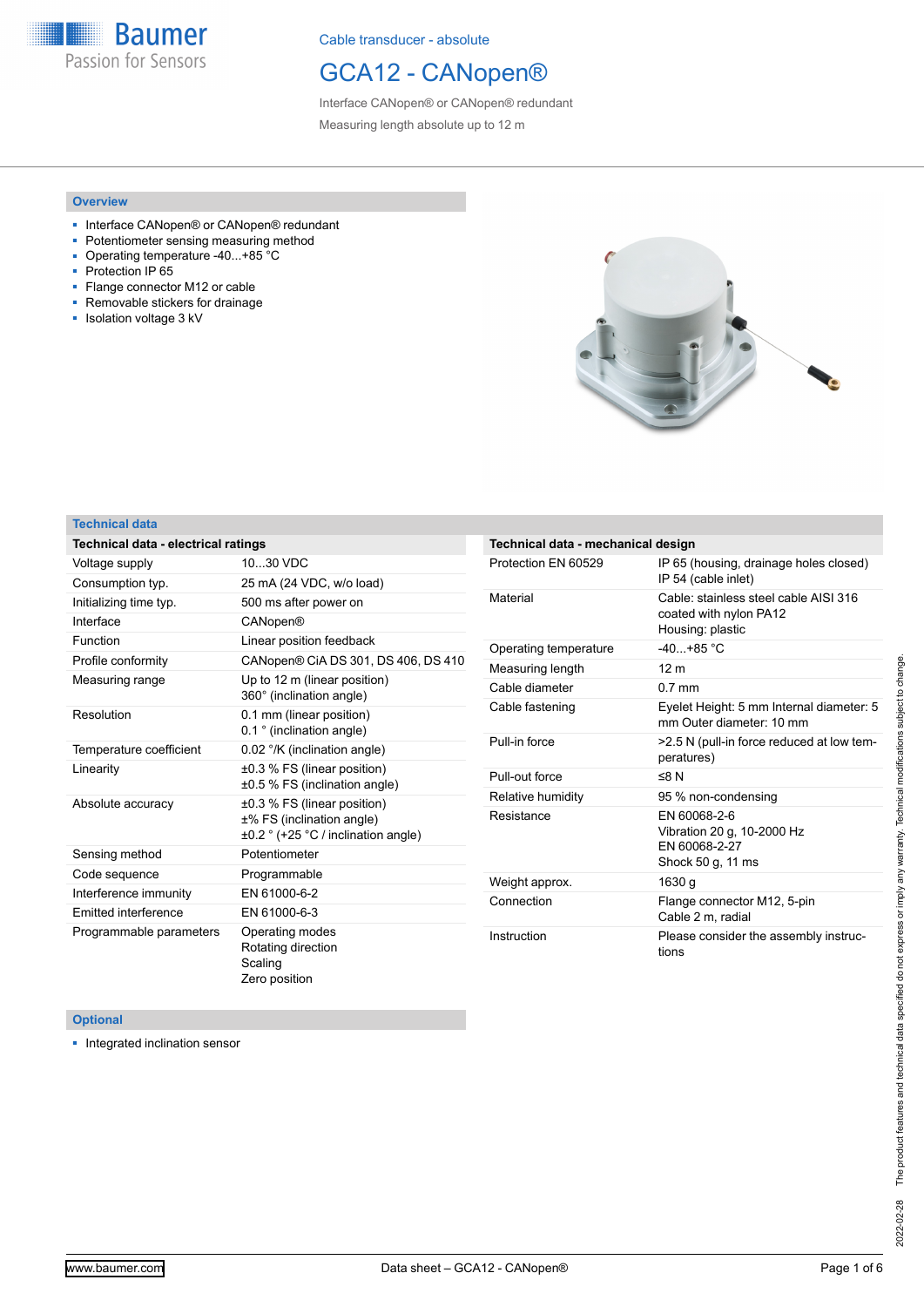

## GCA12 - CANopen®

Interface CANopen® or CANopen® redundant Measuring length absolute up to 12 m

**Installation position**



46







#### **Terminal assignment**

| Flange connector M12, male, 5-pin |            |                                   |  |  |  |  |
|-----------------------------------|------------|-----------------------------------|--|--|--|--|
| Pin                               | Signals    | Description                       |  |  |  |  |
|                                   | CAN GND    | Ground connection relating to CAN |  |  |  |  |
| $\mathfrak{p}$                    | $+Vs$      | Voltage supply                    |  |  |  |  |
| 3                                 | <b>GND</b> | Ground connection relating to +Vs |  |  |  |  |
| 4                                 | CAN H      | CAN Bus Signal (dominant High)    |  |  |  |  |
| 5                                 | CAN L      | CAN Bus Signal (dominant Low)     |  |  |  |  |
|                                   |            |                                   |  |  |  |  |

|                            | <b>CANopen® features</b> |                                                                   |
|----------------------------|--------------------------|-------------------------------------------------------------------|
| Bus protocol               |                          | CANopen <sup>®</sup>                                              |
| Device profile             |                          | CANopen <sup>®</sup> - CiA DS 301, DS 406, DS 410                 |
| Operating modes            |                          | Time-triggered<br>Sync (cyclic)                                   |
| Node Monitoring            |                          | Heartbeat (default: disabled)                                     |
| Programmable<br>parameters |                          | Operating modes<br>Rotating direction<br>Scaling<br>Zero position |
| Default                    |                          | Baud rate 250 kbit/s, Node ID 4 (04h)                             |

#### **Cable**

 $\left\langle \bullet, \bullet \right\rangle$ 

| Core colour Signals                              |            | Description                                                     |  |  |  |  |
|--------------------------------------------------|------------|-----------------------------------------------------------------|--|--|--|--|
| white                                            | <b>GND</b> | Ground connection relating to +Vs                               |  |  |  |  |
| brown                                            | $+Vs$      | Voltage supply                                                  |  |  |  |  |
| green                                            | CAN H      | CAN Bus Signal (dominant High)<br>CAN Bus Signal (dominant Low) |  |  |  |  |
| yellow                                           | CAN L      |                                                                 |  |  |  |  |
| grey                                             | CAN GND    | Ground connection relating to CAN                               |  |  |  |  |
| Cable data: $5 \times 0.5$ mm <sup>2</sup> , 2 m |            |                                                                 |  |  |  |  |

Terminals GND and CAN\_GND are internally connected and identical in their functions.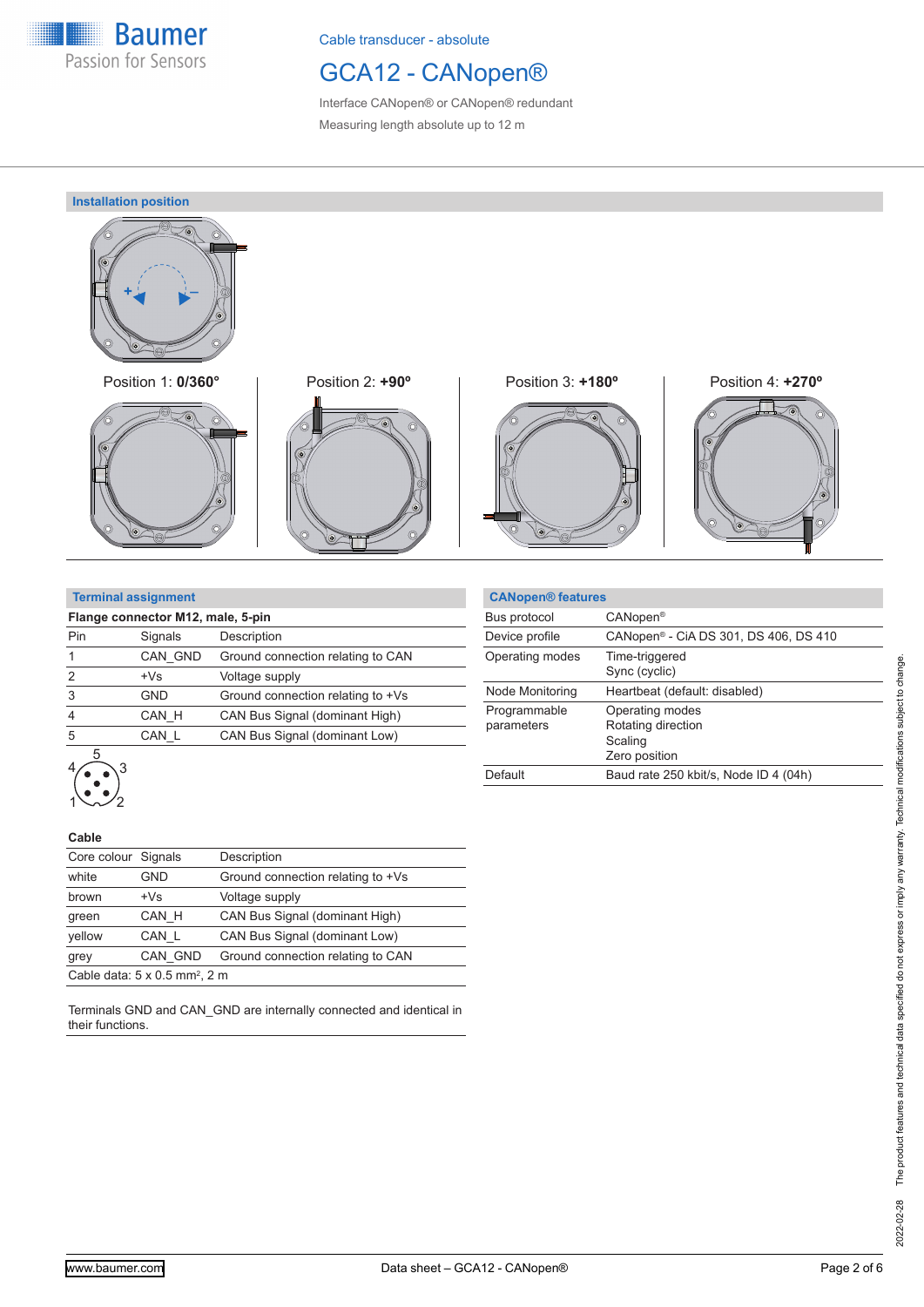**Baumer** Passion for Sensors

Cable transducer - absolute

## GCA12 - CANopen®

Interface CANopen® or CANopen® redundant Measuring length absolute up to 12 m

#### **Data transfer**

#### **PDO Mapping**

|                                          | <b>PDO 1</b> (linear position) |                                                                                     |          |          |          |   |   |  |  |
|------------------------------------------|--------------------------------|-------------------------------------------------------------------------------------|----------|----------|----------|---|---|--|--|
|                                          | <b>LSB</b>                     | $\cdots$                                                                            | $\cdots$ | $\cdots$ | $\cdots$ |   | . |  |  |
| Bit 0                                    |                                |                                                                                     |          |          |          | 5 |   |  |  |
|                                          |                                | <b>Channel 1</b> (linear position)<br>$0 \rightarrow 100000$ \120000 $_{{\rm dec}}$ |          |          |          |   |   |  |  |
| Position increasing in size and<br>value |                                |                                                                                     |          |          |          |   |   |  |  |

#### **PDO 2** (inclination angle)

| LSB                                   | $\cdots$                                                                  | $\cdots$ | <b>MSB</b> | $\cdots$ | $\cdots$ | $\cdots$ | $\cdots$ |  |
|---------------------------------------|---------------------------------------------------------------------------|----------|------------|----------|----------|----------|----------|--|
| Bit 0                                 |                                                                           |          |            |          |          |          |          |  |
|                                       | <b>Channel 1</b> (inclination angle)<br>$0 \rightarrow 3600_{\text{dec}}$ |          |            |          |          |          |          |  |
| Angle increasing in size and<br>value |                                                                           |          |            |          |          |          |          |  |

#### **PDO Mapping (redundant)**

| <b>PDO 1</b> (redundant linear position)                                                   |          |          |                                                                                    |                                                        |   |   |  |  |  |
|--------------------------------------------------------------------------------------------|----------|----------|------------------------------------------------------------------------------------|--------------------------------------------------------|---|---|--|--|--|
| <b>LSB</b>                                                                                 | $\cdots$ | $\cdots$ | <b>MSB</b>                                                                         | <b>MSB</b><br>I SB<br>$\cdots$<br>$\cdots$             |   |   |  |  |  |
| Bit 0                                                                                      |          |          | 3                                                                                  |                                                        | 5 | 6 |  |  |  |
| <b>Channel 1</b> (linear position)<br>$0 \rightarrow 100000 \setminus 120000_{\text{dec}}$ |          |          | <b>Channel 2</b> (linear position)<br>100000\120000 $\rightarrow$ 0 <sub>dec</sub> |                                                        |   |   |  |  |  |
| Position increasing in size and<br>value                                                   |          |          |                                                                                    | Position increasing in size and<br>decreasing in value |   |   |  |  |  |

### **PDO 2** (redundant inclination angle)

| LSB                                                                       | $\cdot$ $\cdot$ | $\cdots$ | <b>MSB</b>                                                                | I SB                                                | $\ddotsc$ | <b>MSB</b> |  |  |  |  |
|---------------------------------------------------------------------------|-----------------|----------|---------------------------------------------------------------------------|-----------------------------------------------------|-----------|------------|--|--|--|--|
| Bit 0                                                                     |                 |          | 3                                                                         |                                                     | 5         | 6          |  |  |  |  |
| <b>Channel 1</b> (inclination angle)<br>$0 \rightarrow 3600_{\text{dec}}$ |                 |          | <b>Channel 2</b> (inclination angle)<br>$3600 \rightarrow 0_{\text{dec}}$ |                                                     |           |            |  |  |  |  |
| Angle increasing in size and<br>value                                     |                 |          |                                                                           | Angle increasing in size and<br>decreasing in value |           |            |  |  |  |  |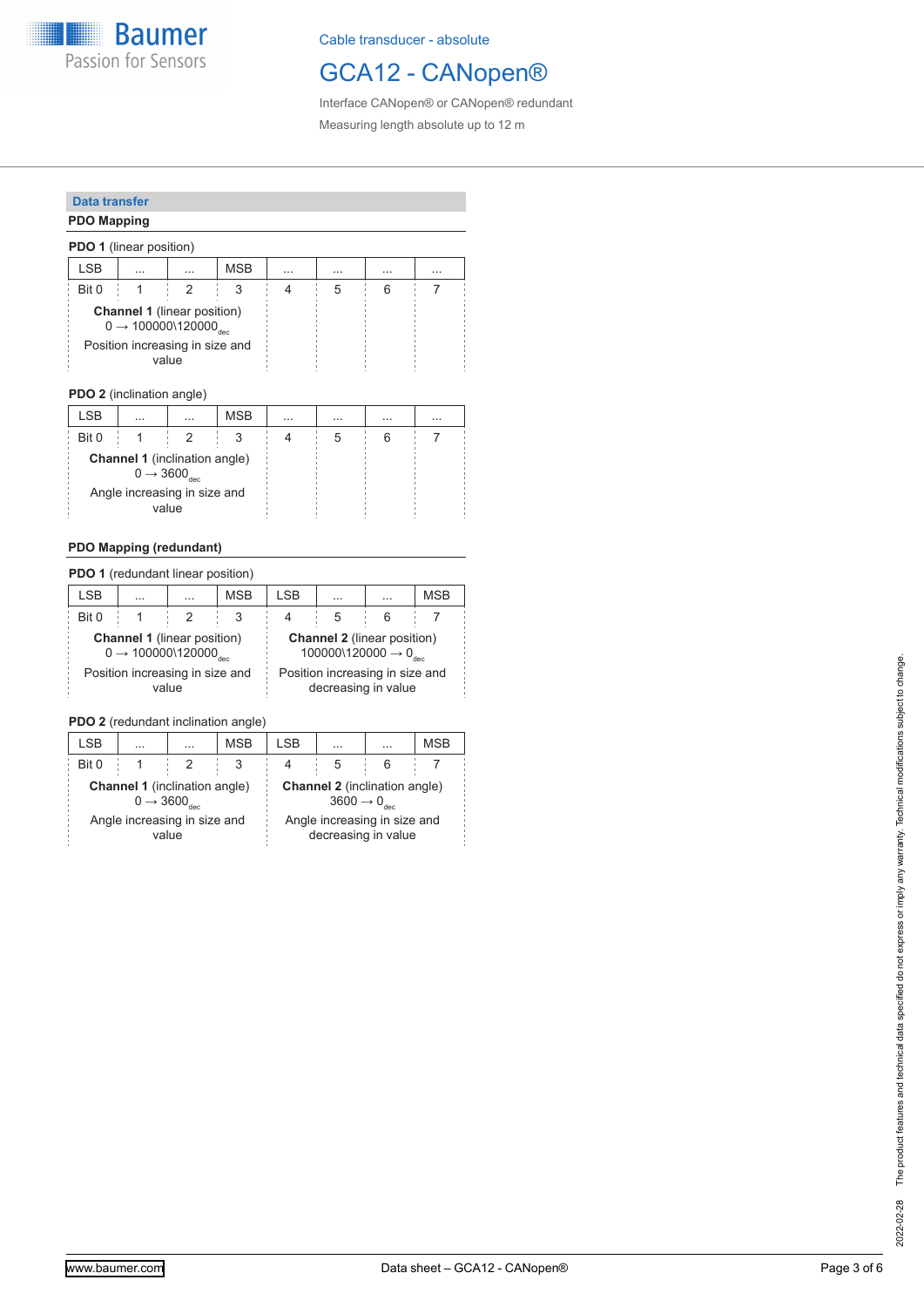

# GCA12 - CANopen®

Interface CANopen® or CANopen® redundant Measuring length absolute up to 12 m

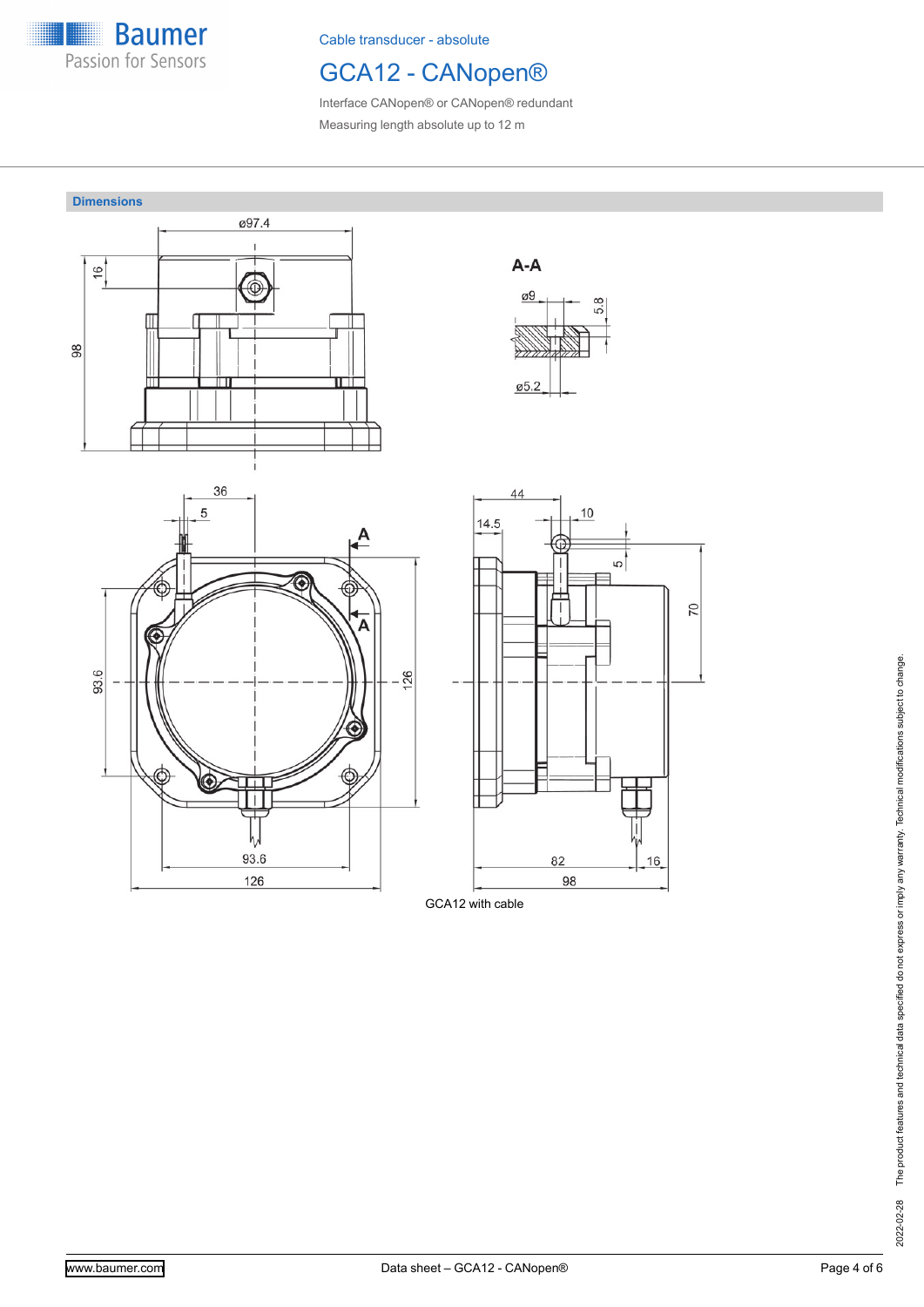

# GCA12 - CANopen®

Interface CANopen® or CANopen® redundant Measuring length absolute up to 12 m



GCA12 with flange connector (male) M12